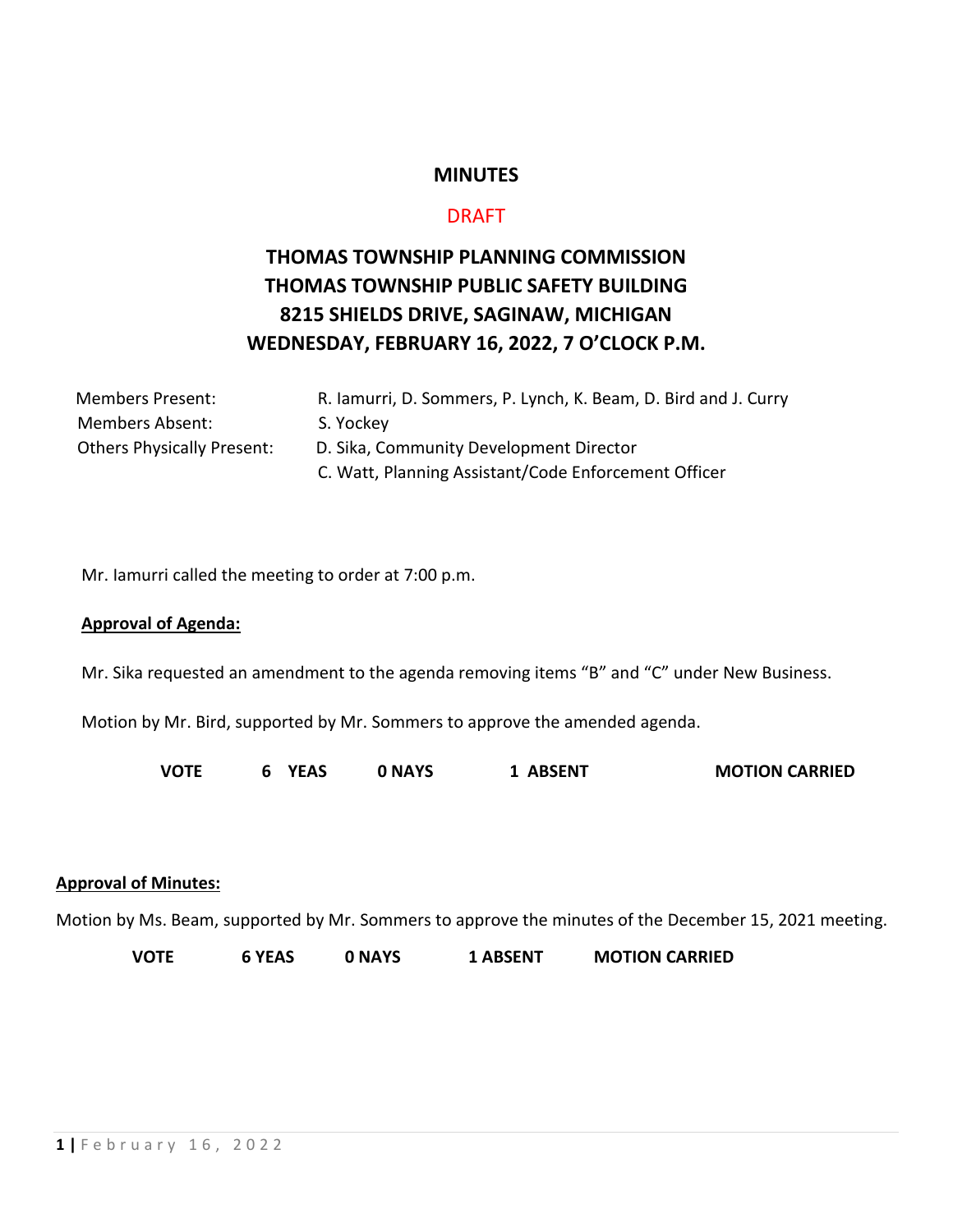## **Administrative Reviews (informational only)**

### **A. DISH Wireless-new cell antennae at 178 N. Graham Road on an existing tower.**

### **New Business:**

#### **A. 2021 Planning Commission Annual Report.**

The 2021 Planning Commission Annual Report was presented. It lists all of the activity of the Planning Commission for the respective year.

 Motion by Mr. Bird, supported by Mrs. Curry to approve the 2021 Planning Commission Annual Report as presented.

**VOTE 6 YEAS 0 NAYS 1 ABSENT MOTION CARRIED**

### **B. Discussion of Sidewalk Maintenance Ordinance.**

It was brought to the attention of the Planning Commission of issues with the enforcement of snow removal primarily along the Gratiot Road Business Corridor. The process was explained whereas the code enforcement officer inspects the sidewalks 48 hours after a snow event to make sure they have been cleared of snow and ice as required by ordinance. If they have not a courtesy letter is sent asking for the snow/ice to be cleared within 48 hours. Usually this will be enough to make most of the businesses comply, however, there is a number who choose not to comply. They are then sent a violation letter giving them another 48 hours to remove the snow/ice. If this fails to get them to comply, a Municipal Civil Infraction ticket is issued. This actually gives them 2 weeks to comply and of course pay the fine. If by this time nothing is done, a court ticket is written and then we must wait for a court date which can take up to 90 days. By that point in time, snow is gone, business owner has gotten away with not cleaning the sidewalk and the court will normally give a Permanent Injunction Order and by the next winter we will have to start the process over from the beginning. Several of the businesses have knowledge of how the system works so over and over they do not maintain the sidewalk. A lot of other communities are now requiring the removal of snow/ice and if it is not done they post the property with a 24 hour notice which states if it is not cleared within that time the Township will clear it and charge it back to the property. It is felt that something similar to this would be more successful here to improve snow removal in the business corridor and thus reducing the safety risk that has been created. After discussion among the Planning Commission they were in agreement that a change to the ordinance which allows for the Township to do the removal if it is not completed in the given amount of time would be appropriate. Mr. Sika stated that we will work on the with the Township Attorney and bring the text amendment back to the Planning Commission for review and discussion within the next few months. It is thought that this would be something we'd like to have in place by next winter.